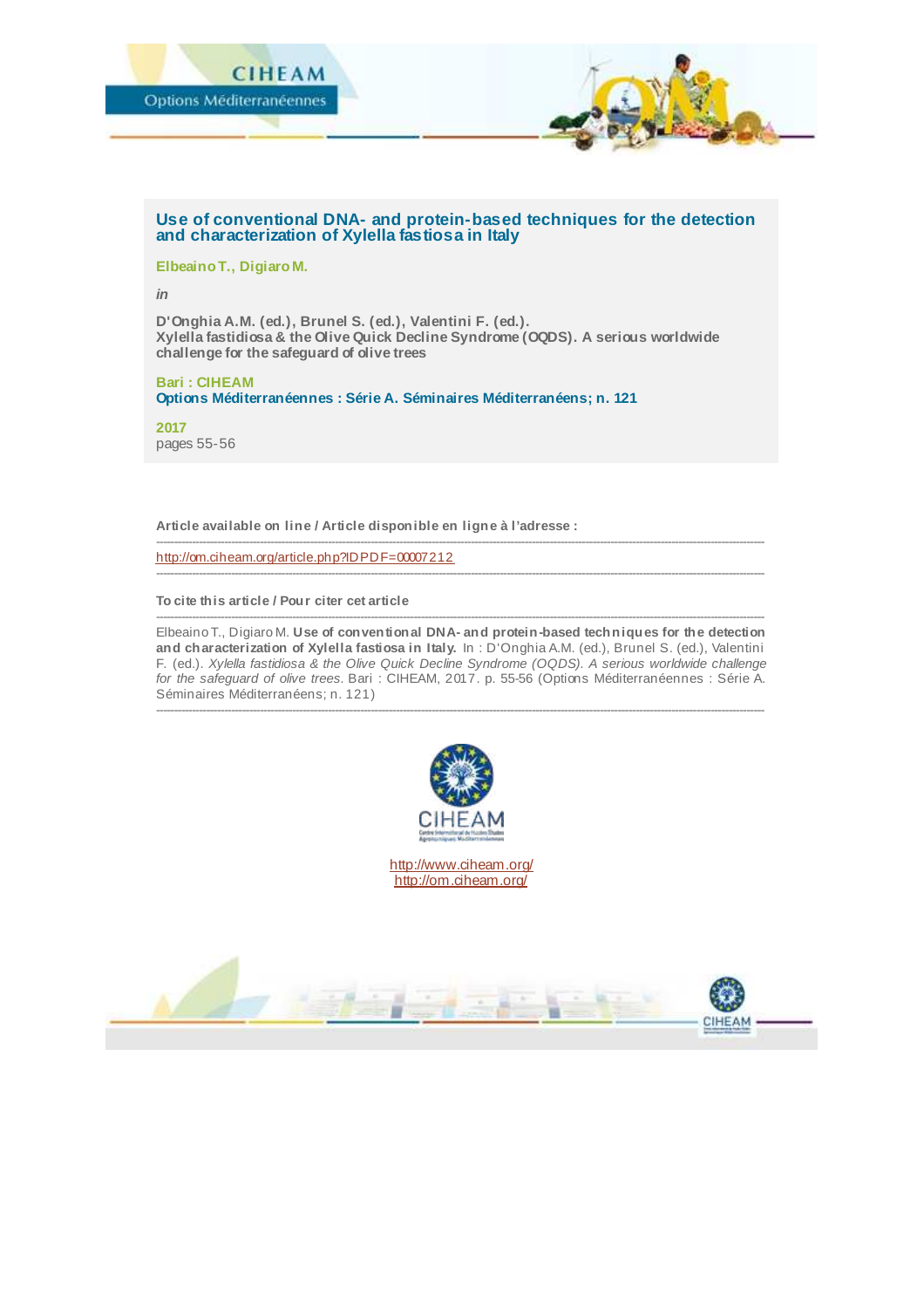## **Use of conventional DNA- and protein-based techniques for the detection and characterization of** *Xylella fastidiosa* **in Italy**

## **Toufic Elbeaino, Michele Digiaro**

CIHEAM, Istituto Agronomico Mediterraneo di Bari - Italy

The recent inding of *Xylella fastidiosa* (*Xf*) in southern Italy and its fast expansion in that region prompted the necessity to apply techniques that guarantee a fast, simple and eficient detection tool to be applied at large spectrum in different host-plant species, environments and insects, *i.e*. *ca.* 30 different plant species for *Xf* (EFSA, 2015) and 3 insect species, for which only *Spumarius philaenus* (L.) (Hemiptera: Aphrophoridae) was experimentally ascertained to be a vector of *Xf* in Italy (Elbeaino *et al*., 2014; Saponari *et al*., 2014). The Polymerase Chain Reaction (PCR) and Enzyme-Linked Immunosorbent Assays (ELISA) were among the irst techniques, afterward combined with the Immuno-fluorescence microscopy and isolation, to shed light on the bacteriological nature and the etiology of the severe disease of olive in Italy, named as "Olive quick decline syndromeî (OQDS; Cariddi *et al*., 2014).

Numerous serological techniques and genotyping approaches have been used for the detection, diagnosis and characterization of *Xf* worldwide (Holt, 1994). However, ELISA assay remains the first choice detection tool for this pathogen, being mostly adapted to screen high number of samples in a short lapse of time without a laborious work and high costs. In fact, based on an inter-laboratory validation study that was completed in November 2013 (Loconsole *et al.*, 2014), its application to detect *Xf* in infected olive plants was found suitable, and therefore it was included in the EFSA and EPPO protocols as a conventional method to screen thousands of suspected olive samples collected from areas adjacent to already claimed infected zones in Salento region (Italy). At the same time, results of screening olive samples using this serological test were in harmony with those obtained by PCR assays. Two commercial antisera, provided by Agritest s.r.l (*Xylella fastidiosa* Cat. No. K-27B, Italy) and Loewe Biochemica GmbH (*Xylella fastidiosa* Cat. No. 07119S, Germany) are essentially used to investigate the presence of this bacterium in infected samples through a DAS-ELISA test. The validation of both antisera to detect *Xf* in other susceptible host plants (oleander, almond, cherry, ornamentals, etc.) is in due course of evaluation through an inter-laboratory test in the frame of many projects at the European level, *i.e*. Euphresco, POnTe, *Xf*-actors, etc.

For the PCR assay, the bacterial genomic DNA is extracted using a CTAB buffer (Hexadecyl trimethyl-ammonium bromide) and\or a commercial kit designed for pathogens with DNA genomes.

A portion of the RNA polymerase sigma-70 factor gene is ampliied using a conventional set of primers (RST31\33) generating an amplicon of 733 bp in size (Minesavage *et al*., 1994), previously adopted in quarantine programs (EPPO, 2004). Two additional couples of primer pairs targeting a hypothetical protein HL (Francis *et al*., 2006) and the 16S rDNA genes (Firrao and Bazzi, 1994) are also recommended since they are more suitable for accurate detection of a wider number of genetically diverse strains of *Xf* (Harper *et al*., 2010). However, a multiplex PCR for detection of all *Xf* strains in both plant tissue and insects, using primers against *Xf*-gyrase b gene and 16S rDNA genes are also reported in the literature (Rodrigues *et al*., 2003).

An additional conventional DNA-based technique, i.e. the Multilocus sequence typing system (MLST; Maiden *et al*., 1998), was also used and helped to acquire more genetic data on the type of *Xf* strain affecting the Salentinian olive groves (Elbeaino *et al*., 2014) that was found to belong